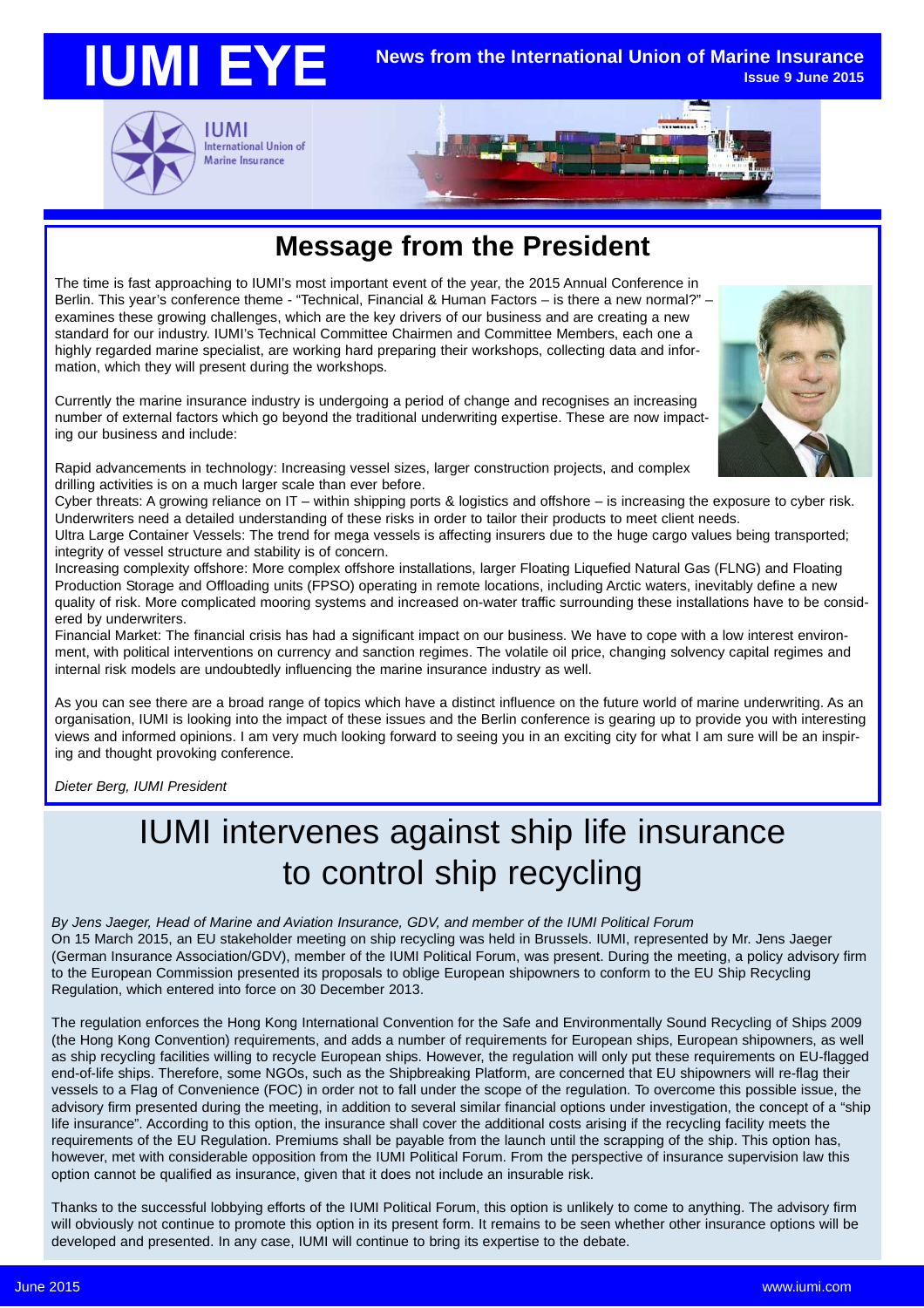## Marine Environment Protection Committee (MEPC) 68th session 11-15 May 2015

#### *By Nick Gooding FCII, IUMI Alternate Officer at the IMO*

Lars Lange (IUMI Secretary-General) and Nick Gooding (IUMI Alternate Officer at the IMO) represented IUMI at MEPC 68. During a busy week the meeting adopted the environmental requirements of the Polar Code and associated amendments to MARPOL to make the Code mandatory. Further discussions were held on the implementation of air pollution and energy efficiency measures and the debate on the Ballast Water Management Convention bought the usual plea for member states to sign up and to get the required percentage of world tonnage (being 35%) for entry into force.

IUMI were co-sponsors of a paper put forward by the ICS and other industry partners on the review of the G8 Guidelines, which similarly made the case for ships which have installed BWM systems in accordance with the current guidelines, to not be penalized by having to replace the system. This received a sympathetic response with a "Roadmap for the implementation of the BMW Convention" being agreed, which proposes ships that were "early movers" should not be penalized. The Correspondence Group was re-established and tasked to continue working on the review.

With regard to energy-efficiency, MEPC continues to develop guidelines to assist the implementation of mandatory energy efficiency regulations for international shipping. The Committee considered a progress report of the correspondence group established to review the status of technological developments relevant to implementing phase 2 of the EEDI regulations, and asked the group to continue their work and submit an interim report to MEPC 69.

The somewhat sensitive topic on further development of a data collection system to analyse fuel consumption of ships was heavily debated. It was proposed that data collected would be aggregated into an annual figure and reported by the shipowner to its flag state, who would forward the information on to the IMO for inclusion in a database, access to which would be limited to member states only.

Among other agenda items, a correspondence group was re-established on fuel oil quality and charged with developing draft guidance on the best practice for assuring the quality of fuel oil delivered for use on board ships.

## IUMI Executives meet the Turkish market in Istanbul

#### *By Lars Lange, IUMI Secretary General*

This year's IUMI EC Spring Meeting took place on 28 and 29 May 2015 in Istanbul. The EC meeting on Thursday 28 May dealt with all current projects IUMI is involved with and found that good progress was being made.

On Friday 29 May, a conference with the Turkish marine insurance market, together with the IUMI EC members, took place on the premises of Milli Reasürans, Istanbul. The conference was organised by the Turkish Insurance Association TSB, together with the IUMI secretariat, and achieved excellent attendance from the Turkish market which was very well represented.

IUMI took the opportunity to report on its current organisational changes and projects, particularly focusing on its current political work and market positions. In return, the Turkish market representatives informed IUMI about the very well developing Turkish marine insurance market.



Yeşim Denizli, TSB Marine Insurance Committee Vice Chair, gave an interesting presentation on the "Turkish Marine Insurance Sector". Ufuk Teker, Türk P&I Sigorta AŞ General Manager, introduced the recently founded first Turkish P&I Club: Türk P&I Operations.

The conference concluded with an intensive debate on the challenges and opportunities for the marine insurance industry with the discussion panel led by IUMI President Dieter Berg, with IUMI EC Members Richard Turner and Mike Davies, together with Ufuk Teker, Türk P&I Sigorta AŞ General Manager and Mustafa Alperdem, TSB Marine Insurance Committee Member.

The same day IUMI EC members used the opportunity to visit the premises of the Turkish classification society Türk Loydu in Tuzla and Sedef Shipyard Inc. in Tuzla.

IUMI would like to thank TSB for the excellent organisation of this EC Spring Meeting, and looks forward to continuing a fruitful cooperation with the Turkish IUMI member association.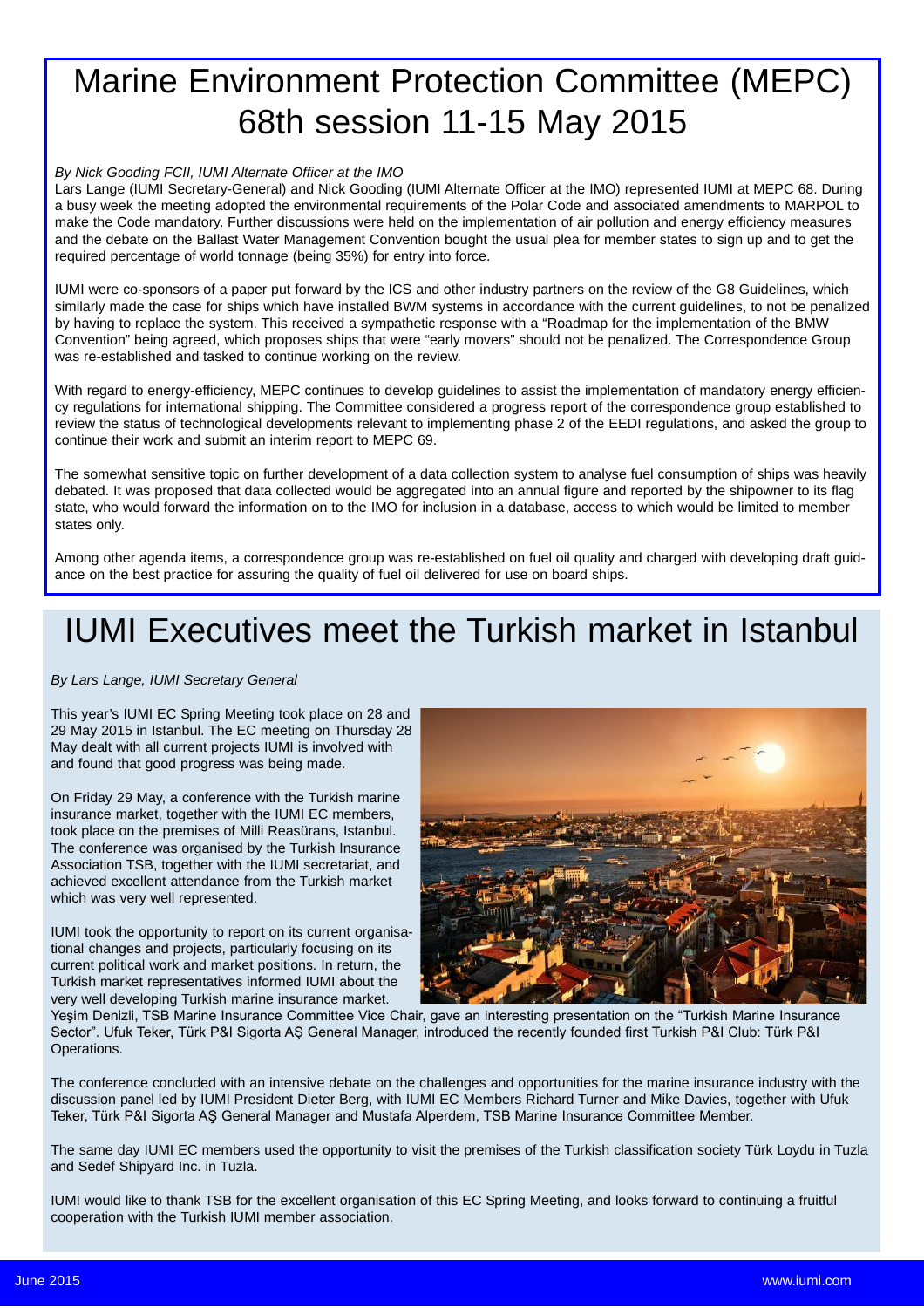## Iran Sanctions: German court rules on relevance of OFAC license for claims settlement under German cargo insurance policy

*By Prof Dr. Dieter Schwampe, Dabelstein & Passehl, www.da-pa.com, IUMI Professional Partner*

The Regional Court of Hamburg has rendered the first German court decision on the relevance of a license from the US Office of Foreign Assets Control (OFAC) for cover claims under a cargo policy subject to German law. The assured, having been insured with the same German insurer for decades, pursued a cover claim for damage to a cargo of liquorice, which occurred during carriage from Iran to Germany. The policy contained a sanctions clause but this only referred to German and EU sanctions. Nevertheless the defendant insurer argued that an OFAC license would be required, as he had become a member of a US insurance group with the consequence that he now would have to adhere to trade economic sanctions in respect of Iran as controlled and enforced by the OFAC. At least the action should be stayed until the OFAC had taken a decision on a license.

The Hamburg court refused to stay the German proceedings and allowed the action in full. **DABELST** The Court addressed the sanctions clause in the policy with only one sentence, stating that it only referred to sanctions and embargoes of the European Union and not the U.S.

Referring to the jurisprudence of the highest German civil court, the Federal Court of Justice, the Hamburg Court further held that legal transactions in breach of foreign statutory prohibitions would not render a contract void under German law. Foreign statutory prohibitions, though might be of relevance also under German law, if there was a breach would qualify instantaneously as being in contradiction to German public policy. Imports of liquorice from Iran, however, would not be in conflict with German public policy.

The relevance of this judgment does not rest with the sanctions clause as such, which is not even discussed, its relevance is the effect which a sanctions clause has on an insurer with US exposure, if US sanctions are not referred to in the sanctions clause. The judgment shows that insurers with US exposure may not find protection under German law. All insurers active in Germany and subject to German law and jurisdiction, which have a US exposure or which are US insurers with German branches or subsidiaries, must be aware that in the absence of a sanctions clause referring to US law they will run the risk of being ordered to settle claims in Germany which might be problematic under US sanction laws. Sanctions clauses referring to US sanctions have so far not been tested in court. They have been discussed in the legal literature, where the view is partly taken that they have no civil law validity. In this context it must also be taken into consideration that the German Ministry of Economics, which is in charge of sanctions in Germany, last year declared that in its view the English sanctions clause LMA 3100, which also refers to US sanctions, would be in breach of German external trade law. I have challenged this and expressed my view in a recently published article that the use of LMA 3100 is not in conflict with German law.

All insurers with US exposure active in the German market should take legal advice on how to handle the situation.

Dabelstein & Passehl have been dealing with sanctions issues for many years. For further information please feel free to contact me at d.schwampe@da-pa.com

### IMO Maritime Safety Committee 95th Meeting

#### *By Nick Gooding FCII, IUMI Alternate Officer at the IMO*

The MSC 95 meeting is currently being held at IMO Headquarters, London. Lars Lange (IUMI Secretary-General) and Nick Gooding (IUMI Alternate Officer at the IMO) are registered to attend on behalf of IUMI.

The provisional agenda, for this eight day meeting, has 22 items listed for discussion and has attracted the submission of 133 individual papers.

Items of interest to marine insurers include measures to enhance maritime security, passenger ship safety, formal safety assessment including general cargo ship safety, piracy and armed robbery against ships. The plenary also receives reports from five Sub-Committees that report into MSC. Included under agenda item 4, Measures to Enhance Maritime Security, are a number of papers commenting on cyber risk and cyber security. This will lead to a debate that will be carefully followed given the growing importance of this topic to marine insurers.

Also, the plenary will receive the report from the correspondence group on the development of a methodology for determining limitations for operations in ice. IUMI was represented in the correspondence group by Michael Kingston. There are also some amendments being made International Maritime Solid Bulk Cargoes code (IMSBC).

The meeting is well attended by flag states and the industry, providing IUMI representatives a very good networking opportunity. A report on the outcomes of the meeting will be posted in the Autumn edition of IUMI Eye.

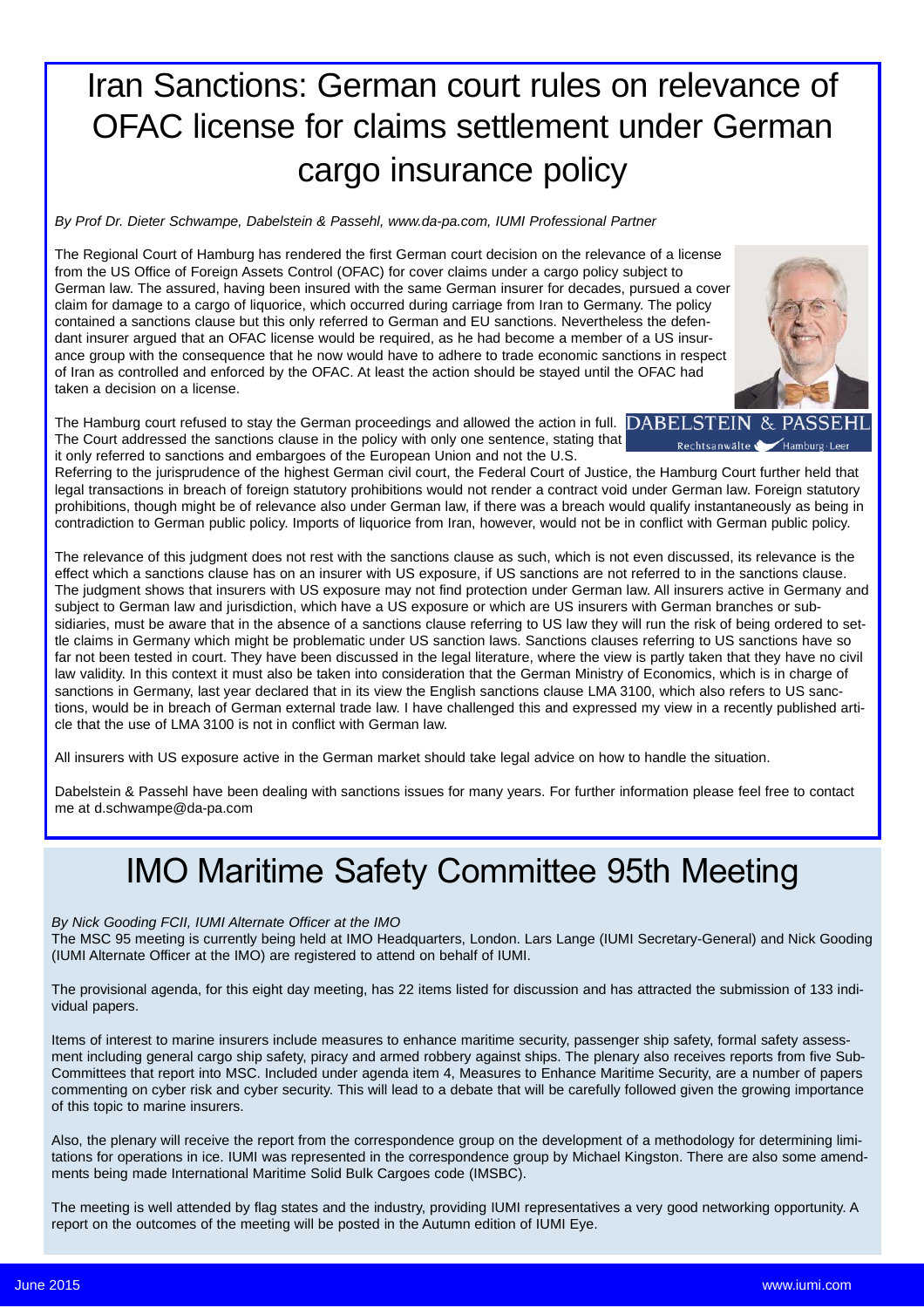### **Q&A**

## with Andrew Bardot, International Group of P&I Clubs

*"There will be many more interesting and challenging issues ahead, and there is nowhere else I would rather be than working with the Group to address these"*

*In the latest of our regular profile articles IUMI Eye puts questions to Andrew Bardot, Chief Executive Officer of International Group of P&I Clubs. The thirteen principal underwriting member clubs of the International Group of P&I Clubs between them provide liability cover for approximately 90% of the world's oceangoing fleet www.igpandi.org*

#### **What is your view on the current state of the P&I market?**

In financial terms the International Group clubs are reporting generally favourable developments in their reserves and claims experiences, although on the claims front reduced frequency is to an extent offset by increased severity. At the catastrophe claims level, the policy years post-2011, when the IG suffered its first and third largest ever claims (the *Costa Concordia* and the *Rena*), have delivered significantly more benign years for the pool and the Group's reinsurers. However, the potential for high severity claims remains ever present and a real challenge. Entered tonnage within the Group clubs continues to grow year on year, with in excess of 1.05bn GT of owned tonnage now insured with Group clubs. Outside the Group, new commercial P&I providers have emerged and are offering higher limits of cover than hitherto, albeit well below the limits provided by the Group clubs.



*Andrew Bardot, Chief Executive Officer, International Group of P&I Clubs*

#### **How do you view the relationship between shipowners and P&I?**

The true mutual structures of the Group clubs, which are owned and controlled by their shipowner mem-

bers, provide for a unique relationship between the member shipowners and club managers. Matters of policy, in relation not only to the running of the clubs, but also external engagement with maritime States' governments and regulators, are determined by the shipowners themselves, through their elected club boards and committees. This channelling also provides an invaluable facility for exchanging knowledge and information between shipowners and their clubs in relation to matters pertaining to shipowners liability. The ability to share this knowledge and information with other shipowners and clubs through the medium of the Group, adds yet further value to this significant resource. With ever developing regulation, shipowners are increasingly dependent on P&I cover, and through the self-insuring arrangements of the mutual club structures are able to provide themselves with the necessary scale and scope of cover required under the International Convention regimes and other national/regional regulation.

#### **How do you view the relationship between marine insurers and P&I insurers?**

The IG has since 1951 annually placed what has developed into one of the largest marine reinsurance programmes in the market. Over 90 marine reinsurers worldwide participate on the programme. Over many years, the Group has established strong relationships with longstanding participants and supporters of the programme which have worked to the mutual benefit of the Group clubs and their reinsurers. The strength and longevity of the established relationships with reinsurers are key to the continuing ability of the clubs to provide their members with the highest levels and broadest scope of P&I cover available. In short, this relationship is of fundamental importance to the ability of the Group to offer the most comprehensive cover available for shipowners P&I liabilities, for the benefit not only of shipowners entered in the Group clubs, but equally importantly for the benefit of public and private victims of Maritime accidents and incidents.

#### **What is the biggest challenge facing today's P&I sector?**

Increasing claims severity, increasing liability limits and erosion of shipowners traditional defences are all major challenges for the P&I sector. The Group on behalf of its member clubs and their shipowner members works continuously in engaging with States, national and supranational regulators and maritime authorities and agencies to protect the interests of shipowners and their P&I insurers, and to ensure that new regulation and legislation does not threaten the long term viability and sustainability of the cover and compensation provided by the clubs.

#### **Is there anything you would like to see the clubs do differently or better?**

Mutual Clubs are uniquely attuned to shipowners needs and to the protection and promotion of shipowners' interests. Continual focus on improving services and products offered to their members, particularly in the area of loss prevention, is an area where clubs can deliver, and are delivering, increasing benefits to their shipowner members.

#### **What is the biggest issue currently facing the International Group?**

There is no single biggest issue, but there are a number of internal and external challenges including club diversification away from the traditional core mutual P&I product, tackling the underlying causes of increased claims severity, particularly in the field of removal of wreck and, as already noted, heading off challenges to shipowners' rights of limitation of liability and the continuing attempts to erode shipowners' defences.

#### **If you were not in your current role what would be your ideal job?**

Before taking on my role with the Group, I spent 27 years practicing maritime law in the city of London. Over that period I worked with most of the Group clubs and their managers, and grew up in my professional career alongside many of the now senior club managers, with whom in my new position I continue to work, albeit in a very different capacity. My current role is intellectually and practically challenging and diverse, and has been very well supported by the Group in terms of increasing resourcing and manpower to improve the service which we provide to the Group clubs and their shipowner members. What is certain is that there will be many more interesting and challenging issues ahead, and there is nowhere else I would rather be than working with the Group to address these.

#### **What do you like doing when not working?**

My outside interests are generally focused on or around the water – whether inland or ocean passages, or in the mountains in the winter. More of the same hopefully!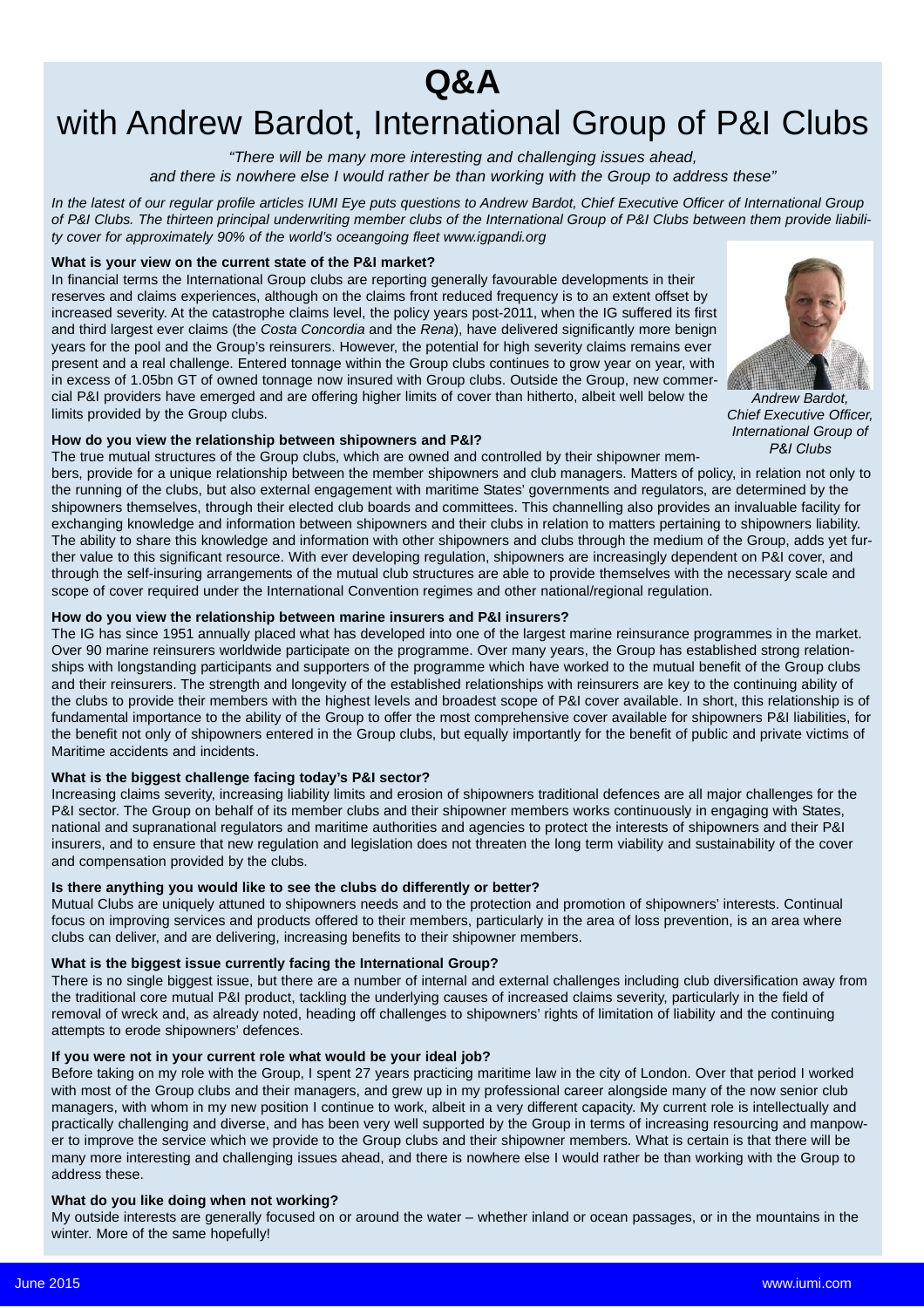## Maritime refugees: obligations on the merchant navy

*By Michael Ritter, Associate at Holman Fenwick Willan LLP, www.hfw.com, IUMI Professional Partner*

#### **Background**

Prior to 2013/14 there were relatively few incidents of migrant vessels in distress in the Mediterranean. Since the rescue of 600+ migrants from the *Blue Sky M* in December 2014, this phenomenon has become an almost daily occurrence. The Office of the United Nations High Commissioner for Refugees reported some 13,500 migrants alone were carried across the Mediterranean in the week ending 17 April 2015 and tragically, over 1,780 deaths this year have been reported (96 last year).

#### **The international legal framework**

Under Article 98 of UNCLOS, a Master in the merchant navy has a duty to "render assistance to any person found at sea in s0,000 danger of being lost in so far as he can do so without serious danger to the ship, the crew or the passengers". Additionally, a Master must respond to "information from any source that persons are in distress at sea" and is "bound to proceed with all speed to their assistance" (SOLAS Chapter V Regulation 33). Under English law a failure to do so could result in a fine



or up to 2 years imprisonment. Only if a Master is "unable" to, or in "the

special circumstances of the case" considers it "unreasonable or unnecessary", may they refuse to assist. There is no list of "special circumstances" but purely commercial reasons are likely to be insufficient.

#### **Guidance for Owners and Masters**

Practical guidance on preparing for and responding to a migrant rescue (including checklists) has been issued by International Chamber of Shipping (http://www.ics-shipping.org/free-resources/refugee-rescue-crisis).

#### **An overburden on commercial shipping?**

States should "relieve the ship as soon as practicable", "with minimum further deviation" further, "ships should not be subject to undue delay, financial burden or other related difficulties" (Reg. 33 and Resolution MSC 167(78), 6.3). This is not always reality; in 2013 after rescuing 102 migrants *Salamis* was refused permission to enter territorial waters. Political attention has led to increased EU government response, but a repeat might imply an overburden on commercial shipping. Presently there is no source of reimbursement for merchant vessels.

#### **Commercial issues that may arise**

The migrant issue poses many immediate practical, safety, commercial, insurance and legal issues, including:- 1. Potential security/safety/health threats to the vessel and crew;

- 2. The impact on manning and safety, including hours of work and rest;
- 3. Impact on supplies (bunkers, water and food);
- 4. Potential obligations and liabilities to those rescued;
- 5. Potential immigration issues at the port of refuge;
- 6. Damage to the vessel;
- 7. Delay may impact time/market sensitive cargoes or even render them dangerous.

The vessel will likely experience commercially significant delays and may need to deviate, giving rise to potential disputes under contracts of carriage such as in respect of hire. These commercial issues should not however detract from the essential life saving work being carried out in line with the SOLAS and UNCLOS obligations.

#### **NORWEGIAN MARITIME LAWYERS**



#### **BATTERMANN & TILLERY**

Available at 572 locations all over the world



International Marine + Cargo Surveyors www.globalmarine.expert



holman fenwick willan **holw** 

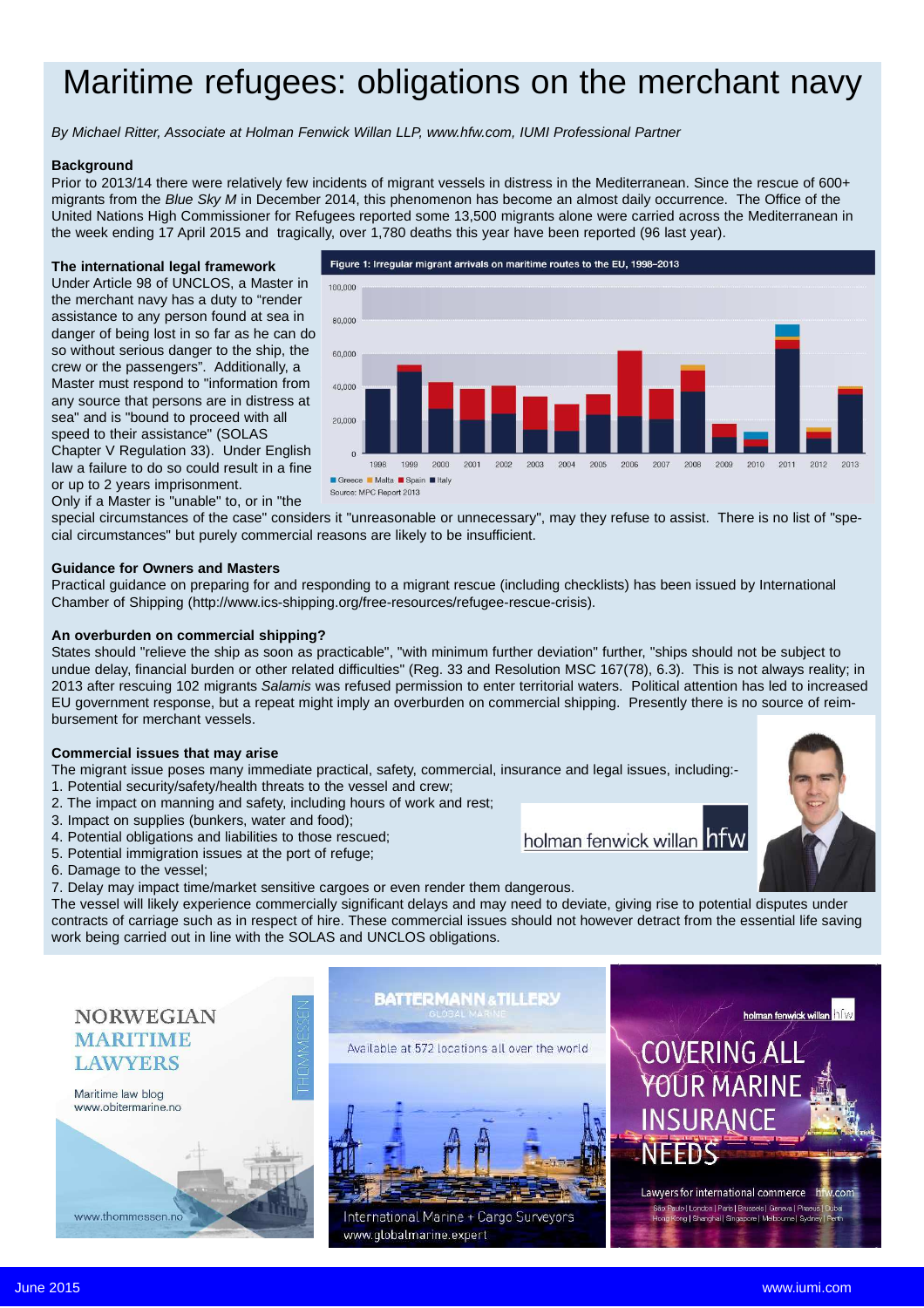## Arctic Sailings and the polar ice regime interim guidelines to be introduced at MSC95

*By Michael Kingston, Partner, DWF LLP Marine Trade & Energy Group*

The Polar Code has been agreed and will come into force in January 2017. The Environmental aspects were formally agreed by IMO MEPC 68 on 15 May 2015. These will now become mandatory through the MARPOL Convention as Annexes I, II, IV and V dealing specifically with Oil, Noxious Liquids, Sewage, and Garbage.

The Crew Certification Aspects of the Code were agreed at HTW 2 Committee meeting on 6 February 2015 and will become mandatory under the STCW Convention. It is important for insurers to understand the additional requirements for crew training and certification in Polar Waters. The crew certification aspects must be analysed in conjunction with the safety requirements under the SOLAS amendments.

The Operational Limitation of the vessel in question for the intended operation, and vessel safety requirements were agreed at MSC94 on 21 November 2014.These will now become mandatory under SOLAS 1974 as new Chapter XIV. It will be a requirement to carry a Polar Ship Certificate, and a Polar Waters Operation manual. The Polar Waters Operation Manual (PWOM) must explain how the operator will deal with the worst case scenario in the conditions that may occur, including search and rescue provisions.

In relation to operational limitation it is necessary for operators to explain in their PWOM and their Polar Ship Certificate their 'methodology to assess operational capabilities and limitations in ice to the satisfaction of the Administration, taking into account guidelines to be developed by the organisation'.

An operator will have to show how they have prepared and will be able to operate in the extremities that can occur in the geographical area that they are intending to operate in, by reference to an ice regime system methodology, be it the existing Canadian AIRS system, the Russian 'Ice Passport' system, or the alternative Polar Operational Limitation Assessment Risk Indexing System (POLARIS)

MSC94 established a Correspondence Group to develop POLARIS. The aim of POLARIS is to provide a standard approach for the evaluation of risks to the ship in the ice conditions expected to be encountered by providing a risk index in any geographical area that the ship is intending to travel.

The Correspondence Group agreed that POLARIS is an acceptable system for meeting the guidance but further work, it is acknowledged, needs to be done in practical applications to refine the system. The system will be approved as 'interim' guidelines' at MCS 95 in June and the Correspondence Group will be re-established to further perfect the system. It is very important that the industry understands these new guidelines. I will be giving a presentation at the IUMI 2015 Conference in Berlin on the Polar Code and POLARIS.



*Michael Kingston, Partner in DWF LLP's Marine Trade & Energy Group is currently Lloyd's List's Global Maritime Lawyer of the Year for his influence on international regulation and has been voluntarily representing IUMI on the IMO Correspondence Group that is developing the Ice regime limitation methodology following MSC94.*

# Maritime Cyber Attack – A Clear and Present Danger

*By Nick Gooding FCII, IUMI Alternate Officer at the IMO*

*Abstract from Nick Gooding's speech, presented at the Insurance Sweden Conference on 6 May 2015, in Stockholm* No one is immune from cyber threat and there are many attacks daily. The International Union of Marine Insurance understands that the risks of a maritime cyber security attack represent a challenge to underwriters for two key reasons. First, there is a challenge to properly understand the exposures and secondly the underwriters' products need to be tailored to meet their clients' needs. As the global maritime community moves further into a digital environment, ports, vessels and facilities are increasingly connected to and dependent on cyber systems. Insufficiently robust cyber security practices could lead to loss of life, increased criminality in the maritime sector, and given the importance of the maritime sector to international trade and supply chains, an operational disruption with significant adverse economic consequences.

Encouragingly through the combined efforts of the International Chamber of Shipping, BIMCO, INTERTANKO, and INTERCARGO there is ongoing work to develop guidelines on cyber security on board ships. It is hoped the final guidelines will be presented to the International Maritime Organization for consideration in 2016. These draft guidelines have been split into nine headings covering: 1) Awareness and education for all stakeholders

2) Establishing a generic risk-based framework drawing on existing standards and guidelines augmented by current intelligence and best practice.

3) Addressing the integrity, confidentiality and availability of cyber systems

- 4) Establishing clear guidelines on the management of key information in order to retain operational cyber capability
- 5) Looking at how to integrate elements of both physical and software security to ensure safety and business continuity.
- 6) Acknowledging the importance of identifying and mitigating third party interfaces that could compromise cyber security.
- 7) Investigating cyber security monitoring systems and network management

8) The development of contingency plans

9) Continued review and assessment of cyber systems to ensure their continued robustness.

The London Market Committees are all working on this issue, and only time will show how we will be able to fight this clear and present danger.

For the full abstract of the speech please visit http://www.iumi.com/committees/political-forum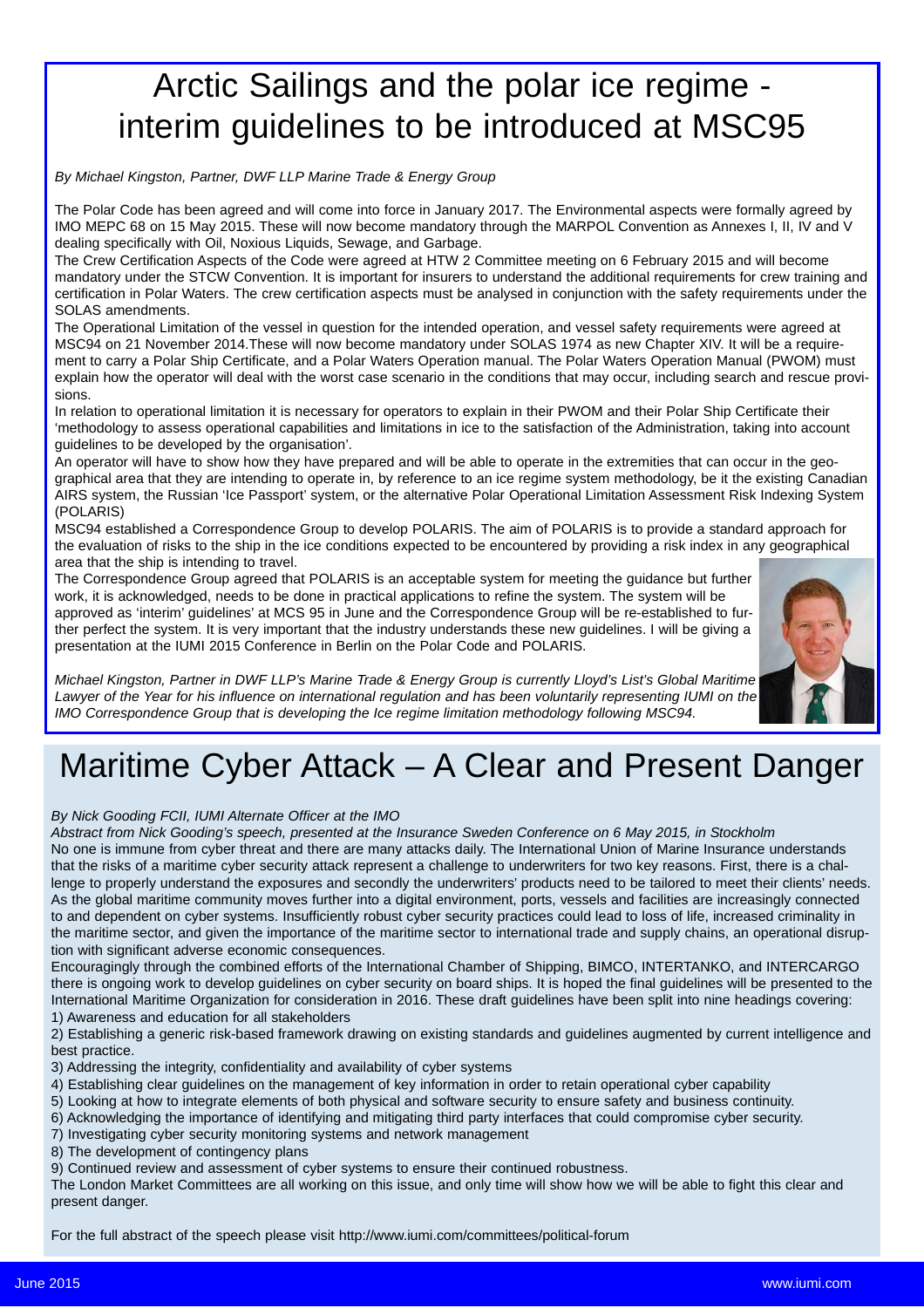## Container Stowage

*By Nigel James, Master Mariner and Associate Director, LOC Group, www.loc-group.com IUMI Professional Partner*

Container stowage has been transformed by technology over the past few decades and in the past arguably entailed more thinking, with paper and pencils used to draw up stowage plans. The vast size of many modern container ships necessitates the use of advanced technology to plan and execute stowage, via Electronic Data Interchange (EDI) data transfer.



However there are several timeless considerations that must be taken into account. Container type and size must be considered, especially as the voyage forecast for containers waiting to meet a ship



develops. Containers needing to be stowed could be standard 20 or 40 foot units, or high cube, flat-rack, open top or reefer. Their contents could include hazardous, high value, refrigerated and out-of-gauge cargo. Operators need to take time to consider the best options for these 'specials' and combine them in the safest way possible with normal containers and cargo, even if this involves letting go of some commercial advantage.

Key to any stowage plan and operation is the vessel involved itself. The vessel's bending moment, stability and container locations must be considered and factored for – loading containers is often an exchange process, with the stowage configuration of a vessel changing significantly each time it docks. To mitigate against problems, operators need to create the correct stowage sequences by discharge port order and co-ordinate with ports to ensure good crane splits. This will in turn minimise port time.

If a vessel is fully loaded with cargo, and depending on draft restrictions, it may be advantageous for a vessel to not completely fill its bunker tanks. Fuel, ballast and cargo must be finely balanced in the interests of both safety and commercial efficiency.

Terminal cut-off times for containers to be loaded onto a vessel are a key consideration – when they are not respected, severe disruption and accidents can occur. Container stowage often takes place in an atmosphere of intense commercial pressure. Container shipping lines should not be overly-flexible – respecting operational requirements will help avoid complications, delays and accidents. Container stowage is very much a rules-based game – if everyone works to the rules, accidents can be avoided and commercial efficiency achieved.



## International Salvage Union 2014 statistics

*By Mark Hoddinott, General Manager, International Salvage Union*

The marine salvage industry provides vital services to the shipping industry which help protect shipowners and insurers from huge financial losses. In 2014, for example in Lloyd's Open Form (LOF) cases alone, more than US\$1 billion of property was salved.

This figure is calculated from the ISU's 2014 annual statistics which relate to income that its members received in 2014, but which may be from cases in previous years. Gross revenue from all activities was US\$775 million, almost exactly the same as the previous year's figure of US\$772 million. The total number of salvage and wreck removal cases recorded has risen to 249, up from 196 in 2013.

The most noticeable feature of our statistics this year is the increase in revenue that has come from sources other than LOF work: for 2014 this was US\$146 million, up from US\$62 million previously. There has been a corresponding decline in LOF revenue which is down from US\$202 million in 2013 to US\$181 million in 2014.

This reflects a preference by shipowners to use commercial terms other than LOF. It continues to be a concern for the ISU and many property insurers who believe that LOF has great benefits in emergency response cases. Importantly, LOF revenues include the element of "encouragement" that has been an underlying principle of salvage for centuries. It ensures that it is worthwhile for salvors to maintain a response capability in an uncertain sector where income is unpredictable. The great majority of LOF cases, around 75%, are settled without the need for arbitration.

We believe LOF salved values are a good indicator of the benefit of our industry. They show that our members salved US\$1.2 billion (the combined value of ship and cargo) worth of property that was in peril at sea. LOF income typically represents some 15% of the value of the property salved and the ISU believes paying 15% of the total value to save the whole of a maritime adventure from potential loss represents good value. Wreck removal continues to be an important source of income but a fall in this revenue from US\$458 million in 2013 to US\$394 million in 2014 probably reflects the conclusion or winding down during this period of major cases such as the Costa Concordia and Rena.

For the full ISU Statistics 1999 – 2014 PowerPoint presentation please visit http://www.iumi.com/affiliates-a-reports/115-isu

ISU Salvage Statistics; 1999 - 2014

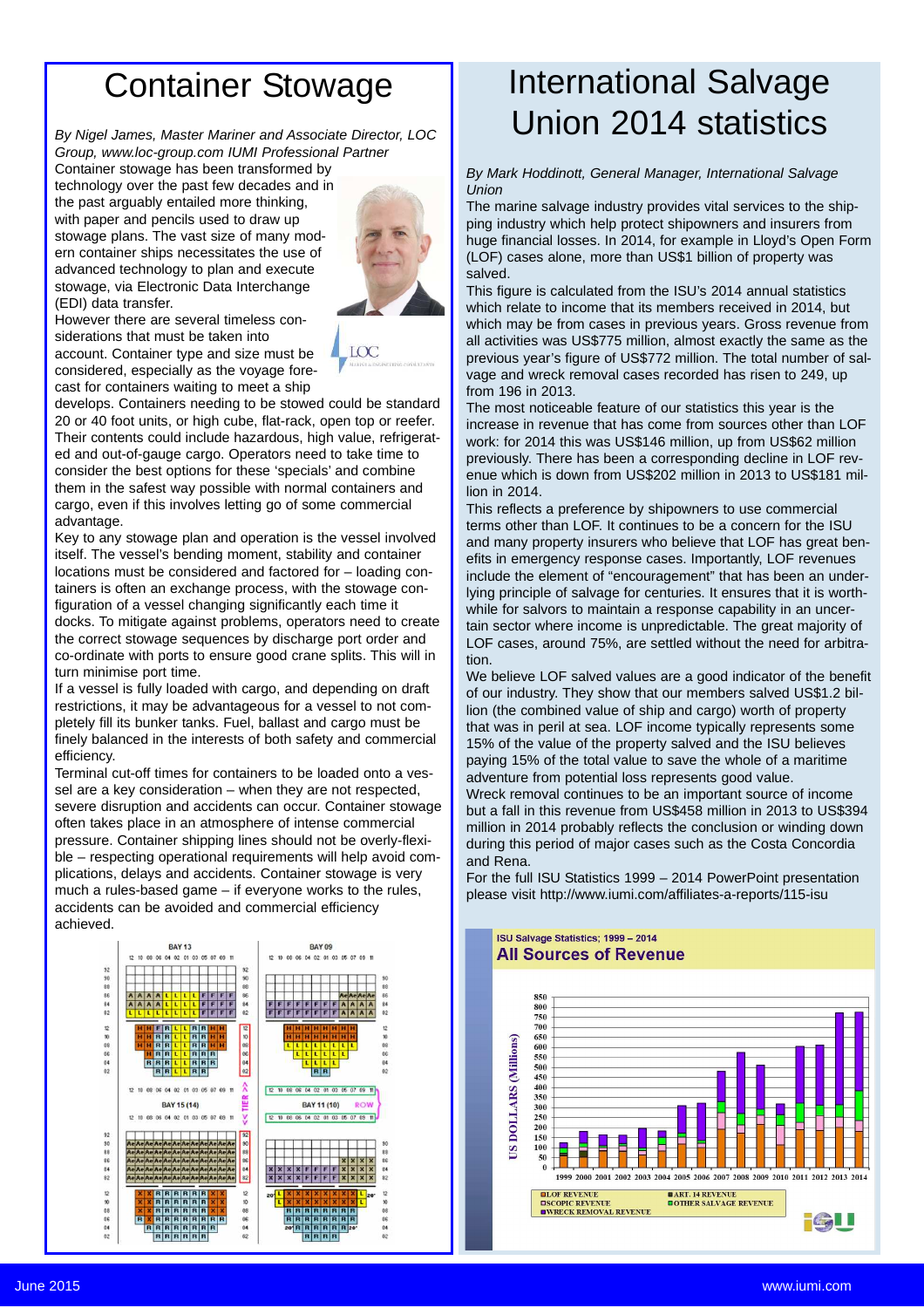## Insuring maritime activities in the Arctic

#### *By Andreas Meidell, Partner at advokatfirmaet Thommessen AS, www.thommessen.no, IUMI Professional Partner*

Maritime activities in the Arctic involve certain particular risks related to the cold climate, for example ice, low temperatures, reduced visibility and more. But in general the marine insurers deal with these particular risks in the same manner as more traditional marine risks. There are, however, two particular insurance issues that are triggered by activities in the Arctic:

#### **1 Trading Area**

The Arctic is an excluded trading area under most Hull & Machinery policies and thus an area where you are not allowed to operate unless you have received a specific consent from underwriters to do so. When the underwriters give such consent, they may do this under certain conditions, i.e. by implementing specific safety regulations related to operating in the Arctic.

#### **2 Safety Regulations**

Due to the high risks involved when sailing in the Arctic, underwriters will usually impose specific safety regulations for any ship or unit operating in these waters. For example, a certain ice class notation may be required, or the insurer may impose safety regulations related to documentation compliance, vessel suitability, logistical preparedness, meteorological preparedness and crew competence, to name a few. CEFOR has issued a particular Check List for underwriters and owners/managers for assessing risks associated with voyages in Arctic waters.

Of course, one of the major challenges with operations in the Arctic is the casualty response with regard to safety of lives and vessels, and also with regard to wreck removals and clean-up operations following possible oil pollution. In certain areas of the Arctic, these tasks may be impossible. This is the reason why the highest caution is called for when operating in these waters, and if the activities increase in the Arctic, there may be certain THNMMFSSEN

insurance issues that are challenged, in particular with regard to the effect of the assured's own negligence.

## Onshore environment key to future Somali piracy risk

*Provided by Nick Derrick, Senior Marine Cargo Underwriter, Travelers Insurance and Chairman of the IUMI Cargo Technical Committee and John Cochrane, Senior Global Risk Forecaster at Exclusive Analysis, IHS*

The last successful attack on a commercially significant ship by Somali pirates was the hijacking of the *Smyrni* in May 2012. IHS Country Risk assesses that the sustained reduction in successful piracy attacks is due to a combination of the following factors:

- International maritime operations, including the escorting of shipping through the International Recommended Transit Corridor (IRTC) and intelligence led interdiction of pirate mother ships.

- The adoption by the shipping industry of Best Management Practice (BMP) measures to mitigate the risk of hijacking and of crews being taken hostage.

- The widespread adoption by the shipping industry of on-board armed security guards, when transiting the area of maximum risk. There has been no reported instance of pirates pressing home their attack once they have detected the presence of armed guards on their target ship.

- Changes in the onshore security and commercial environment in Somalia, particularly in Puntland and Gulmudug, with federal and provincial government authorities becoming more established and the potential for onshore exploitation of oil becoming a driver for security and a more attractive commercial opportunity for former warlords and village elders than patronage of piracy. - Critically, while pirates can launch operations from an unpoliced beach, they are dependent on a port at which hijacked ships and their crews can be held for months without government interference, if they are to negotiate ransoms for their return. While simple robbery of ship's property or kidnapping for ransom of crew members would not require such a secure base, neither would they offer the same financial return for the risks taken.

Clearly the West's political will to sustain its present standing commitment to anti-piracy operations may well become problematic, given the reduced piracy threat, not least in view of the potential for the civil war in Yemen, and its impact on commercial shipping through the Red Sea and Bab al-Mandeb, to result in a redeployment of maritime effort to ensure free movement through this chokepoint. Equally, evidence of reduced pirate attack capability, though not intent, raises doubt as to the industry's readiness to go on paying the high premiums involved and security costs, particularly in deploying on-board armed security.

IHS assesses that, even if these developments were to happen in parallel, they would, on their own, be unlikely to result in a major resurgence of Somalia-based piracy risk in the six-month outlook. We assess that the critical factor will remain the risk environment onshore.

We would expect to identify early indicators of decreased government instability or of protests resulting from disappointed expectations from oil exploration, or from frustration over illegal fishing, months ahead of evidence of pirates regaining control of a port and potential secure base in Somalia.

For the full presentation and article please visit http://www.iumi.com/committees/cargo-committee/links-clauses-cargo

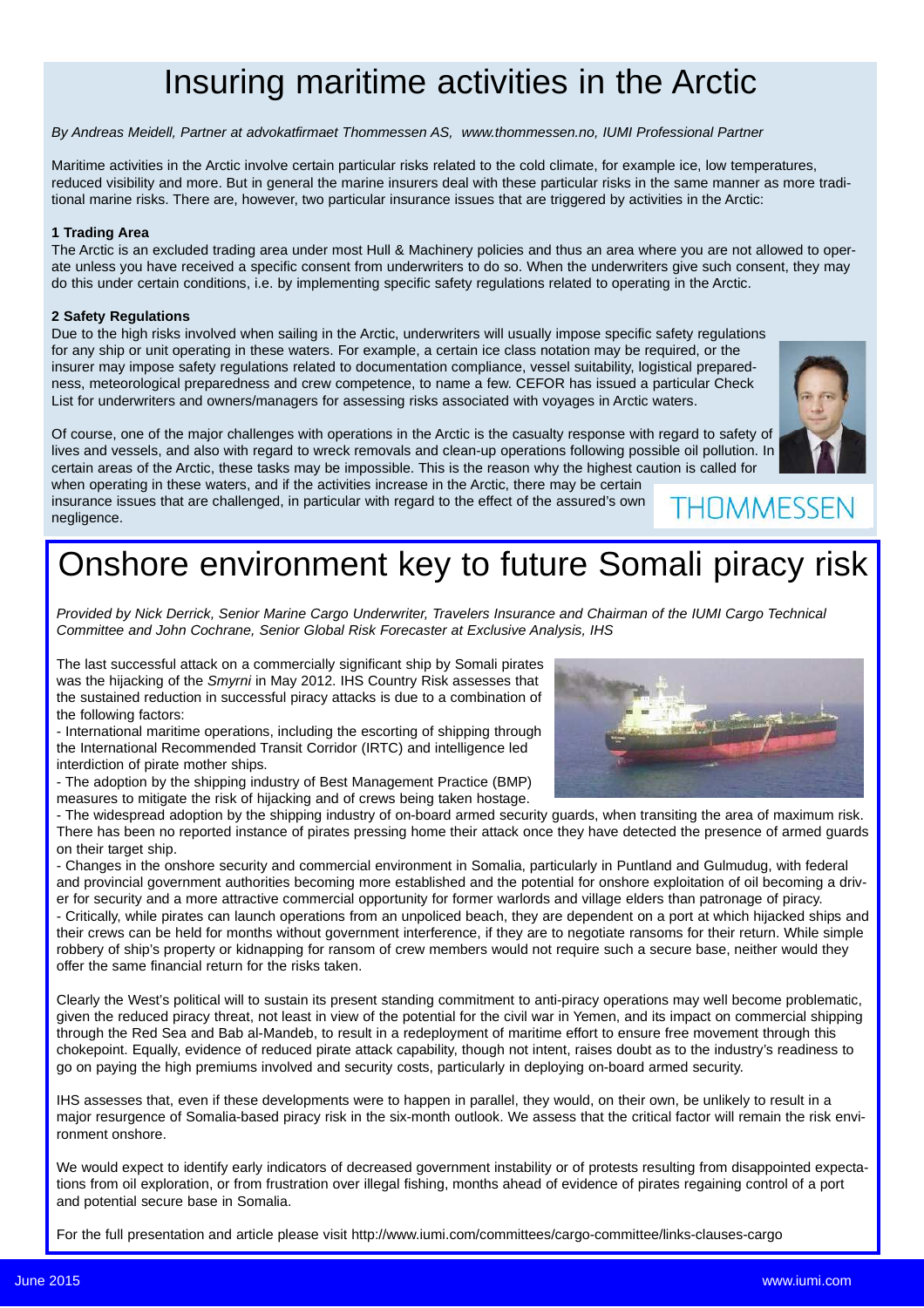## Heavy Lift Cargo: Method Statement

*By Barry Tarnef, a Vice President and Senior Risk Specialist, Loss Control Services, Chubb Group of Insurance Companies and member of the IUMI Loss Prevention Technical Committee*

A method statement or work method statement is a document that provides detailed, step-by-step instructions on how to safely perform a work-related task. It is designed to outline the hazards likely to be encountered while undertaking a task or process as well as give specific guidance to help mitigate the risks.

In the ocean cargo sector, a method statement should be developed for heavy lift or project cargo shipments for the power, petrochemical, offshore and other industrial applications involving outsized equipment. These types of cargo will also normally require specialized transport conveyances such as geared semi-submersible vessels, deck-strengthened barges, heavy lift air cargo freighters, rail flatcars and multiple axle tractor and trailers which should be considered in the development of the method statement. The manufacturer-shipper may prepare the method statement but more often this is done by specialist freight forwarders or third party logistics providers.

A major element of the marine method statement is the health, safety and environmental risk assessment within each of the following components of cargo movement: lifting, stowing, securing and transporting.

Method statements vary in scope, depth and quality. Moreover, they can take a variety of forms. A typical format will include the following:

- **Distribution/Communication List:** Names and titles of the relevant parties
- **Executive Summary:** A high level summary
- **Introduction:** Provides the purpose of the document
- **Cargo Description:** Details general description of the items
- **Schedule:** Detailed full schedule
- **Project Organization:** Overall activities are itemized
- **Description of Work Method Activities:** Details of each of the activities mentioned in the project
- **Cargo Handling:** Full explanation of what is involved
- **Transport:** Conveyance description
- **Inspection En-route:** Frequency and manner of inspection of cargo and its securing while in transit
- **Permits:** Registration with local authorities and permits, police escorting requirements and road closure details
- **Risk Assessment:** Highlights the known or anticipated route hazards
- **Point of Acceptance:** Procedures and steps that take place on arrival at the site
- **Site Familiarization:** Information regarding the transportation provider's knowledge of the site
- **Planning:** Offsite coordination of conveyance movements
- **Lifting:** Transfer of components

- **Health, Safety & Environment:** A description of site rules as well as personal protective equipment (PPE) requirements, work permits, hours and any limitations

- **Interim Reporting:** Reporting protocol for shipment location, status and any deviations
- **Incident Reporting:** Contact(s), phone number(s) for managing incidents and any non-conformance events
- **Maintenance Records:** Logs and maintenance records
- **Task Specific Elements:** Definition of safety systems of work
- **Reference Documents:** Documents necessary to perform the work are identified
- **Record of Change Orders:** Revision numbers, date, affected pages, description of changes and requisite approvals
- **Signatures:** Formal acceptance of the method statement

After the completion of the move, the method statement should be revisited to determine what changes, if any, had to be made or any issues that arose during any of the processes. Experience from real-world situations can allow for improvements on the developments of plans for subsequent shipments.

For the full article on Heavy Lift Cargo: Method Statement please visit http://www.iumi.com/committees/loss-preventioncommittee/links-loss-prevention.

Barry Tarnef can be reached at btarnef@chubb.com

### IUMI Contacts

IUMI Grosse Elbstrasse 36 D-22767 Hamburg Germany

**Lars Lange - Secretary General** Email lars.lange@iumi.com Phone 0049 (0)40 2000 747-0 Mobile 0049 (0)160 700 55 99

Gillian Erschfeld (Assistant) gillian.erschfeld@iumi.com